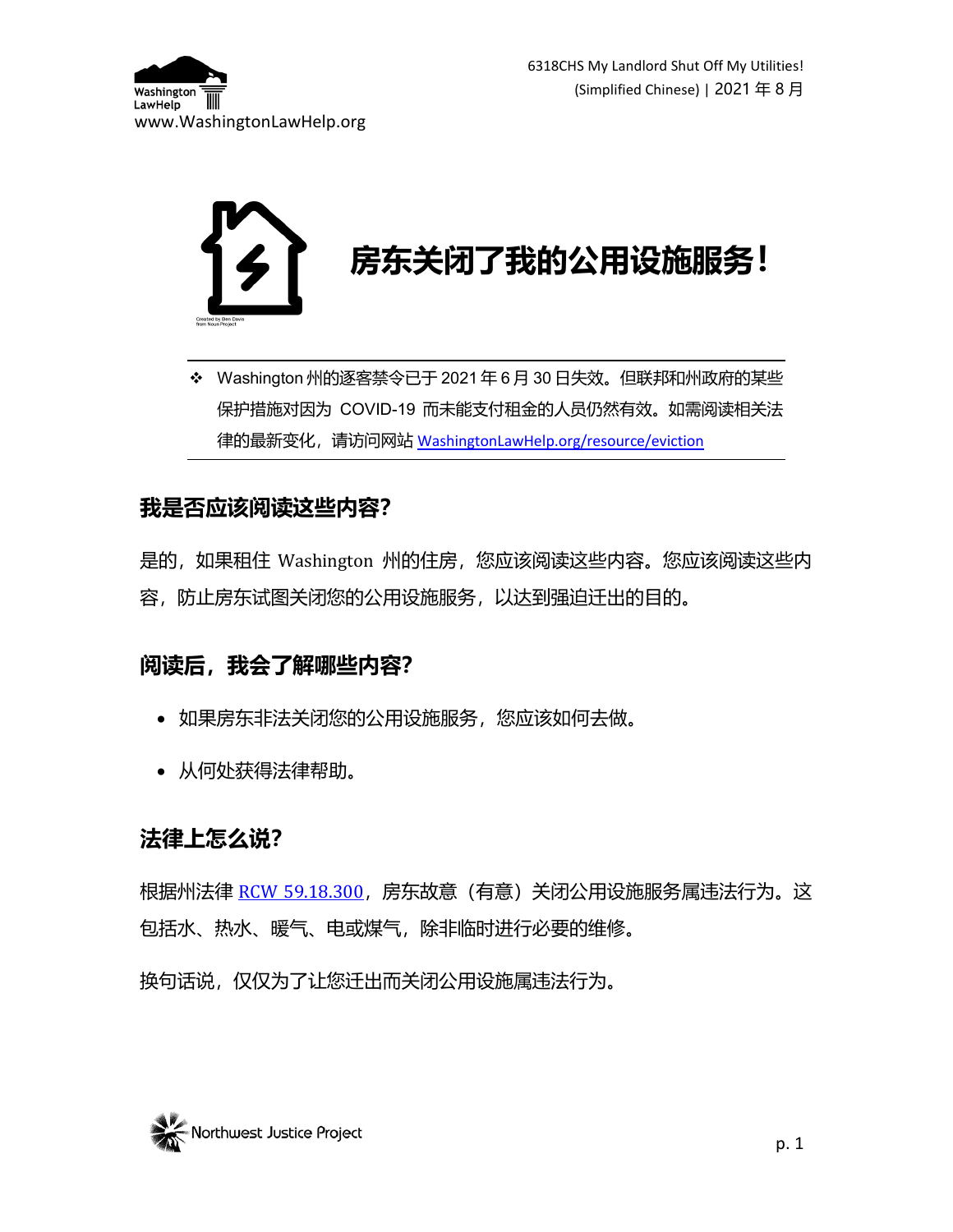

您可以起诉房东(通常是"小额索偿法庭"),因未提供公用设施服务每天可赔偿 100 美元。 请阅[读什么是小额索偿法庭?以](https://www.washingtonlawhelp.org/resource/what-is-small-claims-court?ref=poeDP)[及如何在小额索偿法庭起诉?](https://www.washingtonlawhelp.org/resource/small-claims-court?ref=poeDP)

## **房东是否可以合法地关闭公用设施服务?**

可以。如果租约显示您应该支付公用设施服务费,但您并未支付,则公用设施公司 可能会关闭您的服务。

如果您已经"**放弃"**该住所—未告知房东即搬离并且停止支付房租,房东可能会 关闭公用设施服务。

#### **房东关闭了我的公用设施服务。我能做些什么?**

如果可以安全地重新开通公用设施服务(例如拨回开关),您应该这样做。若只有 房东能够开通公用设施服务,您应尝试立即寻求法律援助。请参见以下联系信息。

尝试寻求法律援助时,您还应该向房东寄发重新开通公用设施服务的书面信函。您 可以使用以下信函格式。联系负责建筑规范的当地政府机构也可能有所帮助。一些 规范执行官员可能会为您重新开通公用设施服务。

如果需要公用设施服务帮助,请拨打电话 2-1-1,或者访问 [他们的网站,](https://search.wa211.org/)网址 <https://search.wa211.org/>。

#### **获取法律援助**

**King 县境外:**拨打CLEAR 热线:1-888-201-1014;工作日上午9:15 - 下午12:15。 **King 县境内:**拨打 2-1-1 联系法律服务提供机构;工作日上午 8:00 - 下午 6:00。 **年满 60 岁**的老年人可拨打电话 1-888-387-7111 联系 CLEAR\*Sr(全州范围)。

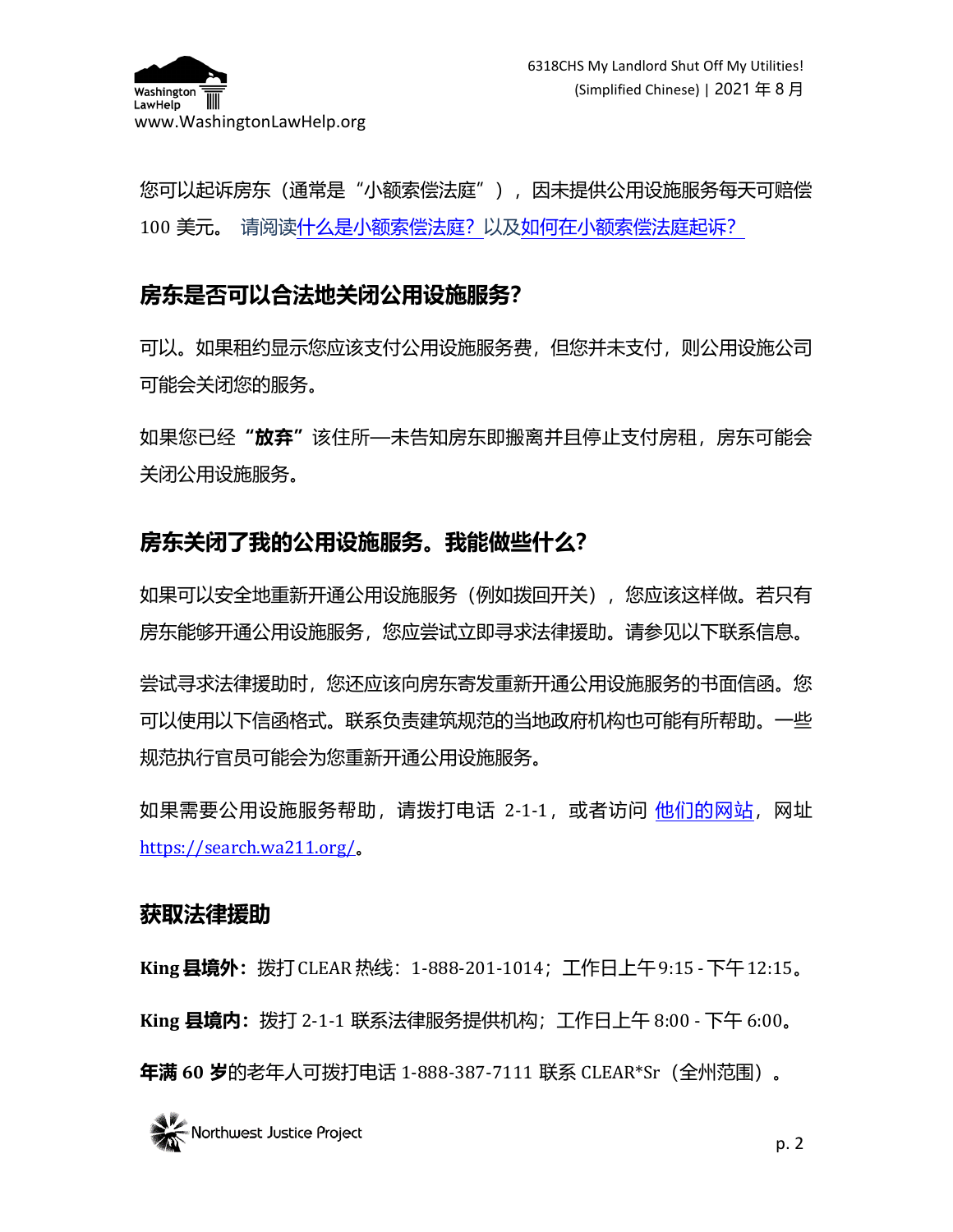

# **失聪、听力障碍或语言障碍者**可拨打电话 CLEAR 或 211(或者免费电话 1-877-211-9274),并选择中继服务。

**可通过 [CLEAR\\*Online](http://nwjustice.org/get-legal-help) - [nwjustice.org/get-legal-help](http://nwjustice.org/get-legal-help) 在线申请**

CLEAR 和 211 将提供免费口译员。

本刊物针对您所关心的权利和义务提供了一些普通信息。 但不能替代具体的法律建议。

**© 2021 Northwest Justice Project — 1-888-201-1014。**

(授权 "Alliance for Equal Justice" 进行复制和发行, 并仅用于非商业个人目的。)

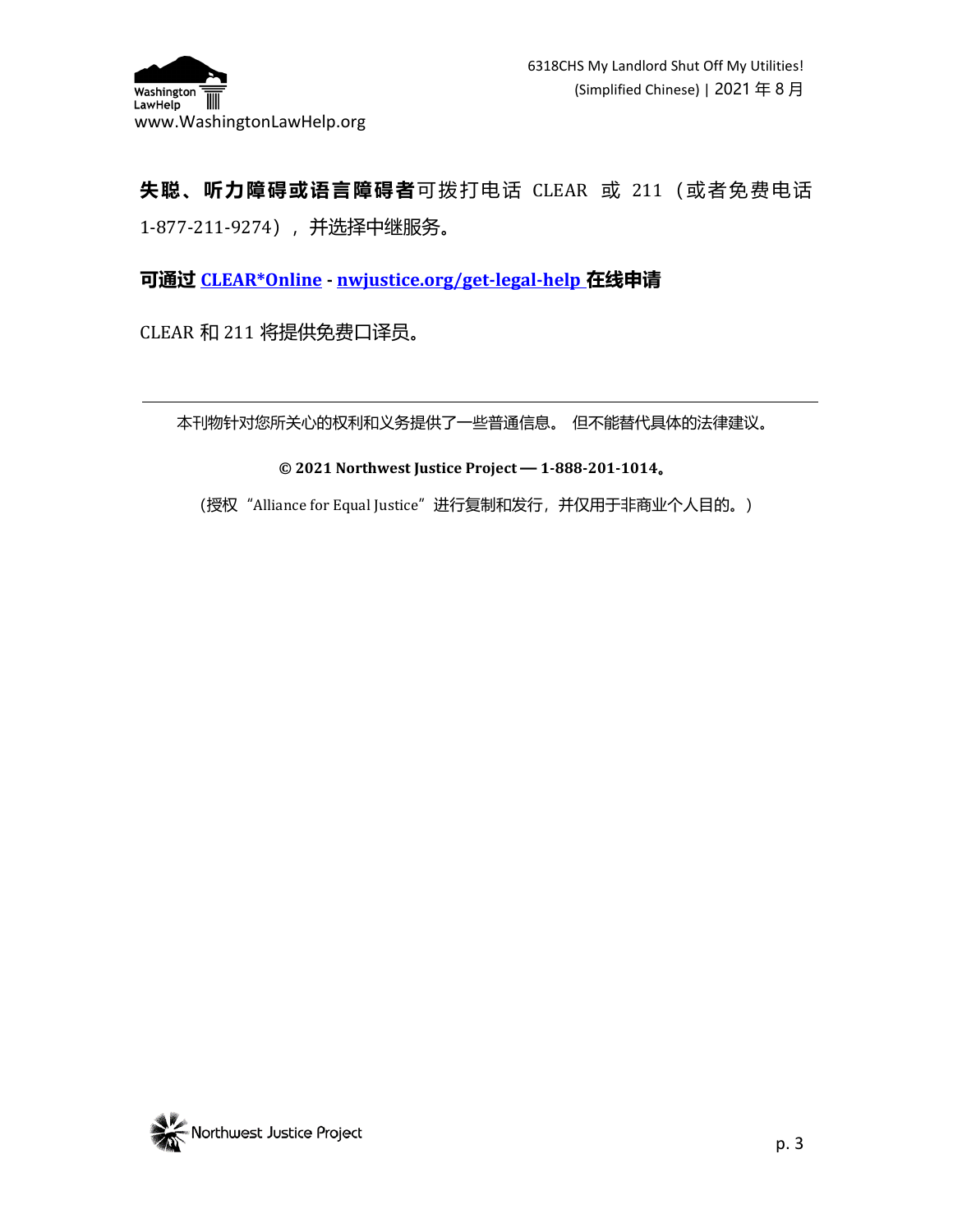#### NOTICE REQUESTING RESTORATION OF UTILITIES

#### **(请求恢复公用设施服务的通知)**

| (日期)                                                                              |                                                                         |
|-----------------------------------------------------------------------------------|-------------------------------------------------------------------------|
|                                                                                   | [Landlord's name and address]                                           |
|                                                                                   | (房东姓名和地址)                                                               |
|                                                                                   |                                                                         |
|                                                                                   |                                                                         |
|                                                                                   |                                                                         |
| (尊敬的)                                                                             |                                                                         |
|                                                                                   |                                                                         |
| which you manage and which I live in needs these utilities restored:<br>(特此通知, 位于 |                                                                         |
|                                                                                   | 的租赁住房 (由您管理, 本人居住) , 需要恢复以下公用设施服务: )                                    |
|                                                                                   |                                                                         |
|                                                                                   |                                                                         |
|                                                                                   |                                                                         |
|                                                                                   | The Washington Residential Landlord Tenant Act requires you to begin to |

The Washington Residential Landlord Tenant Act requires you to begin to do this within 24 hours to repair the loss of hot or cold water, heat or electricity, or a condition imminently hazardous to life.

(《Washington 州住宅业主租户法案》要求您在 24 小时内开始恢复冷热水、暖气 或电力供应,或者对存在生命即时危险的状况进行维修。)

If the repairs are not completed within the applicable period of time, I intend to use the remedies provided in the Act.